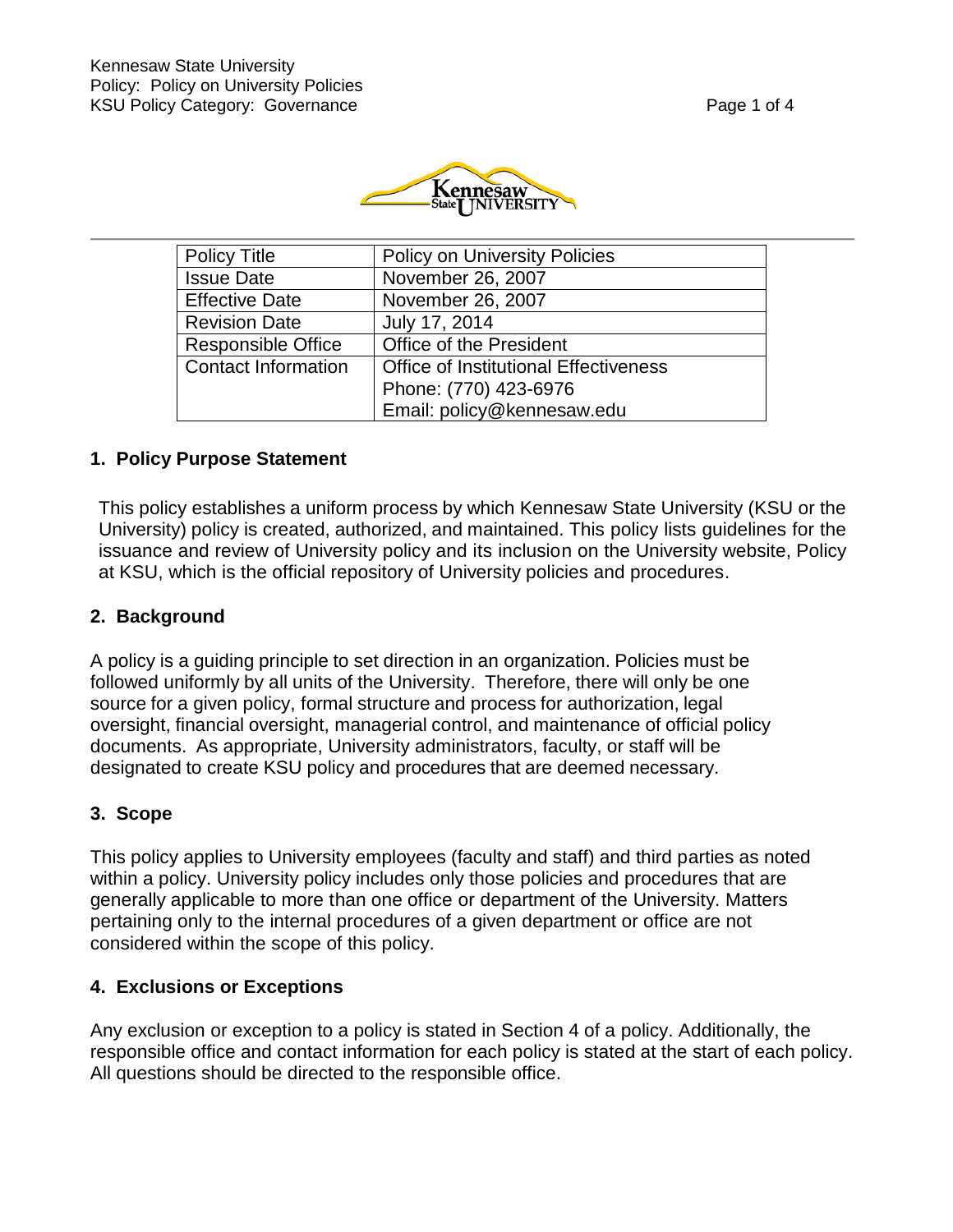# **5. Definitions and Acronyms**

- a. **Policy**: a written statement of management philosophy and direction, established to provide direction and assistance to the University community in the conduct of University affairs.
- b. **Policy category**: policy area that aligns with those of the Board of Regents of the University System of Georgia or as determined by the University administration.
- c. **Policy portal/website:** official public site for approved University policy.
- d. **Procedures:** written statements that prescribe specific actions to be taken to conform with established policies -- allowing for the orderly implementation of those policies.
- e. **Responsible office:** University administrators who are responsible for the accuracy and timeliness of policies and procedures relating to their areas or departments. This responsibility includes proper notification of changes and updates to policies and procedures, and conducting a review of policies annually.
- f. **Shared governance review and comment**: process of open review and comment by members of the University's shared governance bodies. Comments are compiled by the proposed policy owner/drafter for presentation to the President's Cabinet and president.

# **6. Policy**

In general the need for a new policy or revision to existing policy is identified and initiated by the responsible office of a policy category. A KSU employee or shared governance body may also identify and initiate a new policy proposal or revision to existing policy. Key administrators are responsible for identifying areas of operation within their organizations that are in need of new or revised policy or procedure changes, for recommending appropriate policy statements and procedures, and for assuring adherence to established policies and procedures in the conduct of their department's affairs.

Based on events or mandates, the University president or the President's Cabinet may decide it is necessary to create policy and notify the responsible office to begin action on a proposed policy.

Approved policy is posted on the Policy at KSU website following shared governance review and signature by the University president. For the consolidation and standardization of University policies, the University website has been established as the official location of approved University policies and procedures. This format makes policies and procedures available to the University community in an electronic format, which reduces the need to publish and distribute paper copies.

Policy announcements are provided via the policy website, emails to shared governance bodies, and KSU Inform. Policy-writing guidelines, process workflow, and a policy template are available on the Policy at KSU website. Additionally, members of the Policy Process Council and the director of the Office of Institutional Effectiveness are available to assist policy writers.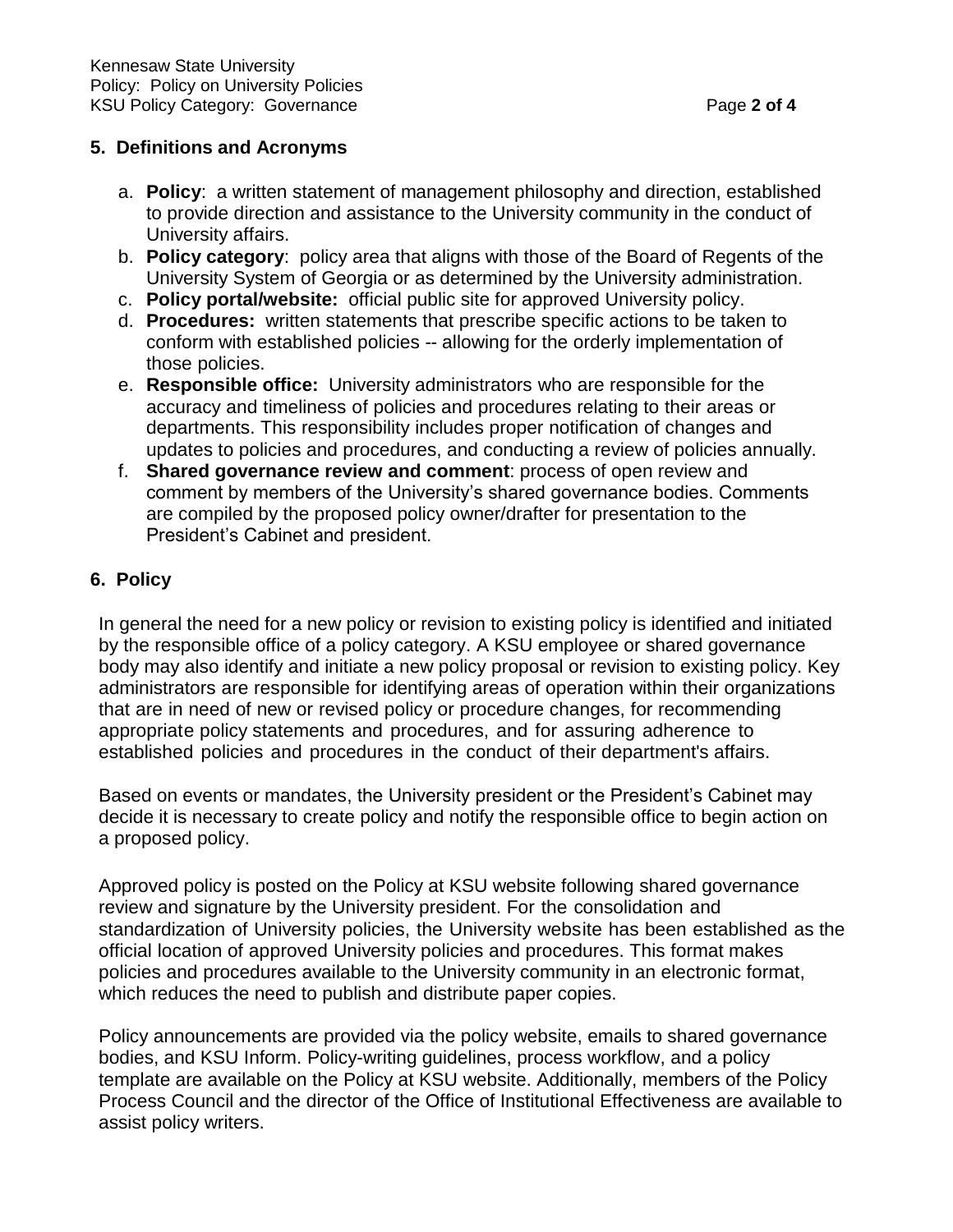Policy categories largely follow those of the Board of Regents of the University System of Georgia. The table below provides examples of policy categories; others may be added as needed.

| Policy Category [alpha order]   | Responsible Office(s)                     |
|---------------------------------|-------------------------------------------|
| <b>Facilities</b>               | <b>Operations/Business</b>                |
| <b>Finance and Business</b>     | <b>Operations/Business</b>                |
| Governance                      | President                                 |
| Information Technology          | <b>Operations/Information Technology</b>  |
| Legal                           | Legal Affairs                             |
| Personnel                       | <b>Academic Affairs and/or Operations</b> |
| <b>Public Service</b>           | <b>Academic Affairs</b>                   |
| <b>Records and Publications</b> | <b>Operations/Business</b>                |
| Research                        | <b>Academic Affairs</b>                   |
| <b>Student Affairs</b>          | Academic Affairs and/or Student Success   |

# **7. Associated Policy/Regulation**

a. Not applicable at this time.

# **8. Procedures Associated with this Policy**

The Office of Institutional Effectiveness will maintain the master list of policies and policy numbers. An approved copy of each policy is kept on file and made visible via the policy website. KSU units wishing to provide visibility to official policy can link to the Policy at KSU website, and users may print copies directly from this site. Copies of official policy may not be stored separately on unit servers or websites. This ensures that viewers and users have access to current and approved policy.

a. [Guidelines for Drafting and Coordinating Policy for Review and Approval](https://policy.kennesaw.edu/content/policy-writing-guidelines-template-and-flow-chart)

# **9. Forms Associated with this Policy**

a. [Policy Format Template](https://policy.kennesaw.edu/content/policy-writing-guidelines-template-and-flow-chart)

# **10. Violations**

KSU employees and/or third parties as noted within a policy are responsible for complying with KSU policy. Violations of this policy will be handled by the Office of the President or his/her designee.